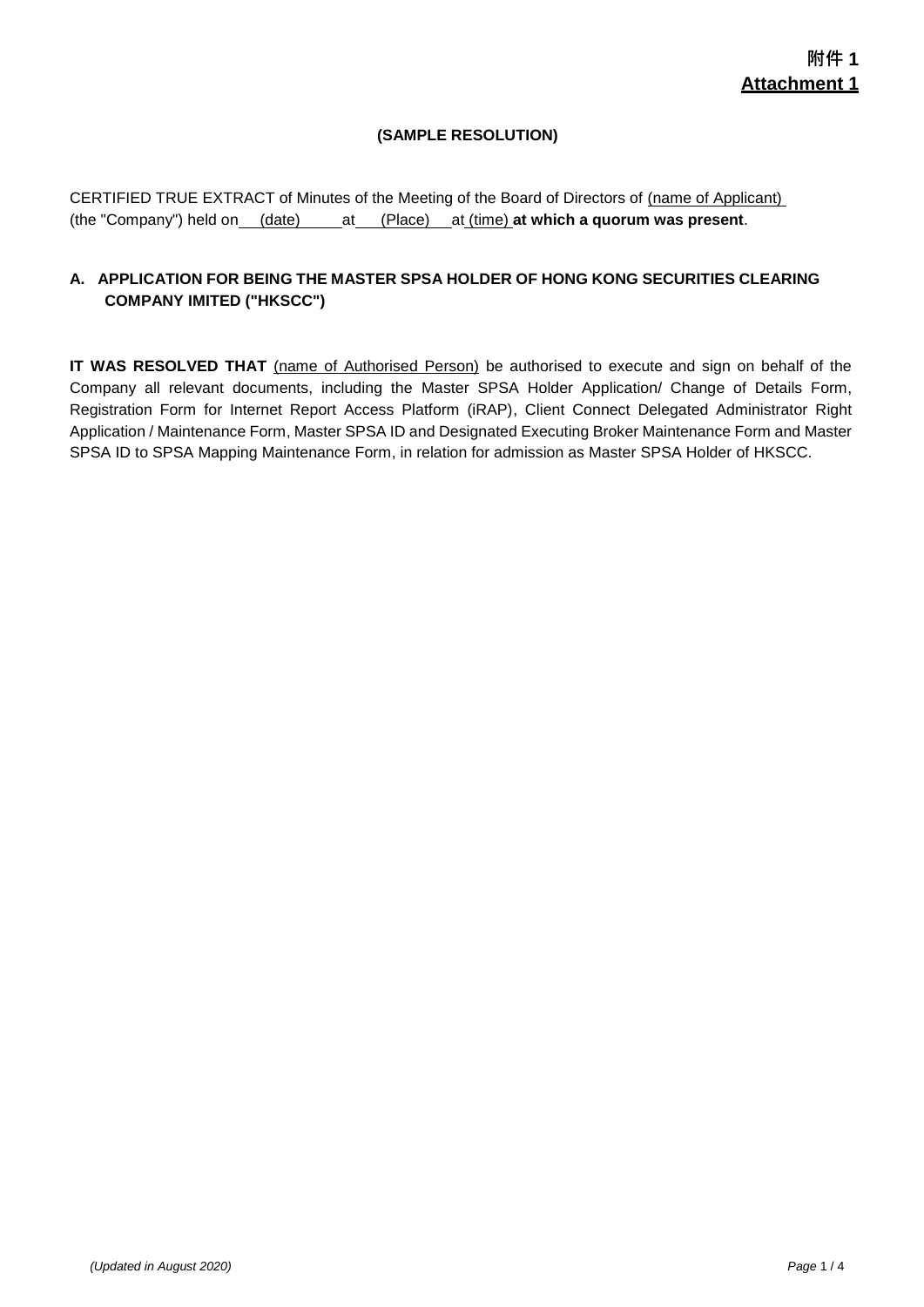## **B. List of Authorised Signatories with Specimen Signatures**

## **"IT WAS RESOLVED:**

- 1. **THAT** with effect from \_\_\_\_\_\_\_\_\_\_\_\_\_\_\_\_\_\_\_\_\_\_\_\_\_\_, the list of Authorised Signatories of the Company for signing various prescribed forms of, and/or giving written instructions to **Hong Kong Securities Clearing Company Limited ("HKSCC")** in connection with any matters arising from the Company's use and operations of the Master SPSA service be changed to the following and that
	- □ **any one of the Authorised Signatories signing alone shall be valid:**
	- □ **any two of the Authorised Signatories signing jointly shall be valid:**
	- □ **any two of Group A or any one of Group A plus any one of Group B of the Authorised Signatories signing jointly shall be valid:**
	- □ **company chop must be affixed in addition to signature(s):**
	- □ **company chop is not required to be affixed in addition to signature(s):**
	- □ **others:** \_\_\_\_\_\_\_\_\_\_\_\_\_\_\_\_\_\_\_\_\_\_\_\_\_\_\_\_\_\_\_\_\_\_\_\_\_\_\_\_\_\_\_\_\_\_\_\_\_\_\_\_\_\_\_\_\_\_\_\_\_\_\_\_\_\_\_\_\_\_\_\_\_\_\_\_\_\_\_\_\_\_\_\_\_\_\_

| No. | Full Name in English | Signing Group |
|-----|----------------------|---------------|
|     |                      |               |
|     |                      |               |
|     |                      |               |
|     |                      |               |
|     |                      |               |
|     |                      |               |
|     |                      |               |
|     |                      |               |

- 2. **THAT** the aforesaid changes be communicated to **HKSCC** in accordance with such requirements as it may prescribe for updating its records;
- 3. **THAT** the Company shall hold **HKSCC** harmless against any and all claims that may arise by reason of **HKSCC** acting on such written instructions of the Authorised Signatories and **HKSCC** shall incur no liability for or in respect of any such action; and
- 4. **THAT** these resolutions supersede all previous authorisations and be communicated to **HKSCC** and shall as between the Company and **HKSCC** be conclusive evidence of the passing of such resolutions and remain in force until amending resolutions to supersede them have been passed by the Company's Board of Directors and communicated to **HKSCC**.**"**

I / We hereby certify that this is a true and correct extract of this original Minutes of the Meeting of Directors of the Company.

Director/Company Secretary

Full Name of Signatory: \_\_\_\_\_\_\_\_\_\_\_\_\_\_\_\_\_\_\_\_\_\_\_\_\_\_\_\_\_\_\_\_\_\_\_\_

Date Signed: \_\_\_\_\_\_\_\_\_\_\_\_\_\_\_\_\_\_\_\_\_\_\_\_\_\_\_\_\_\_\_\_\_\_\_\_

.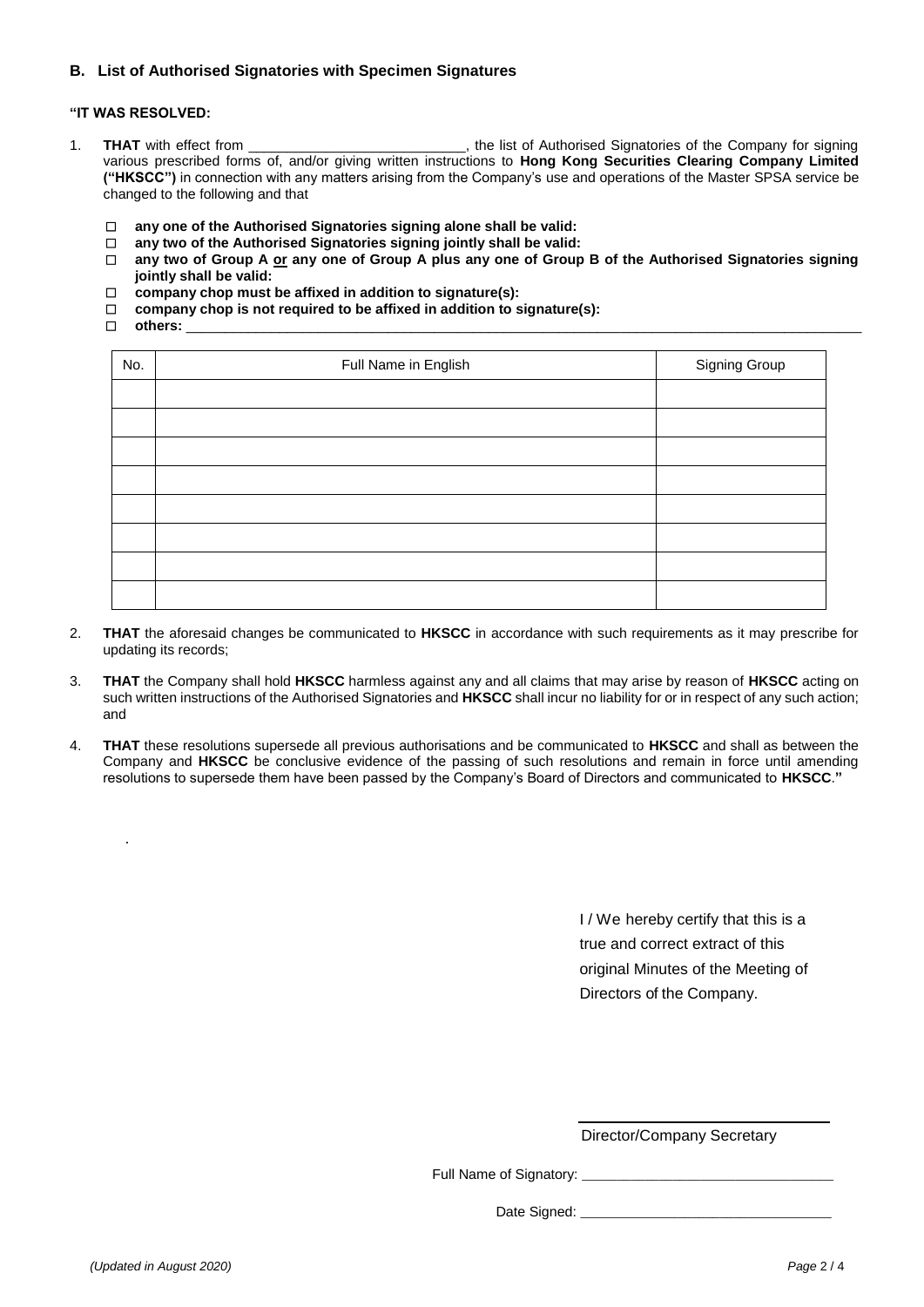**[This sample resolution is published by Hong Kong Exchanges and Clearing Limited ("HKEX") for reference only. HKEX and its subsidiaries accept no liability (whether in tort or contract or otherwise) for any loss or damage arising from any omission, inaccuracy or errors.]**